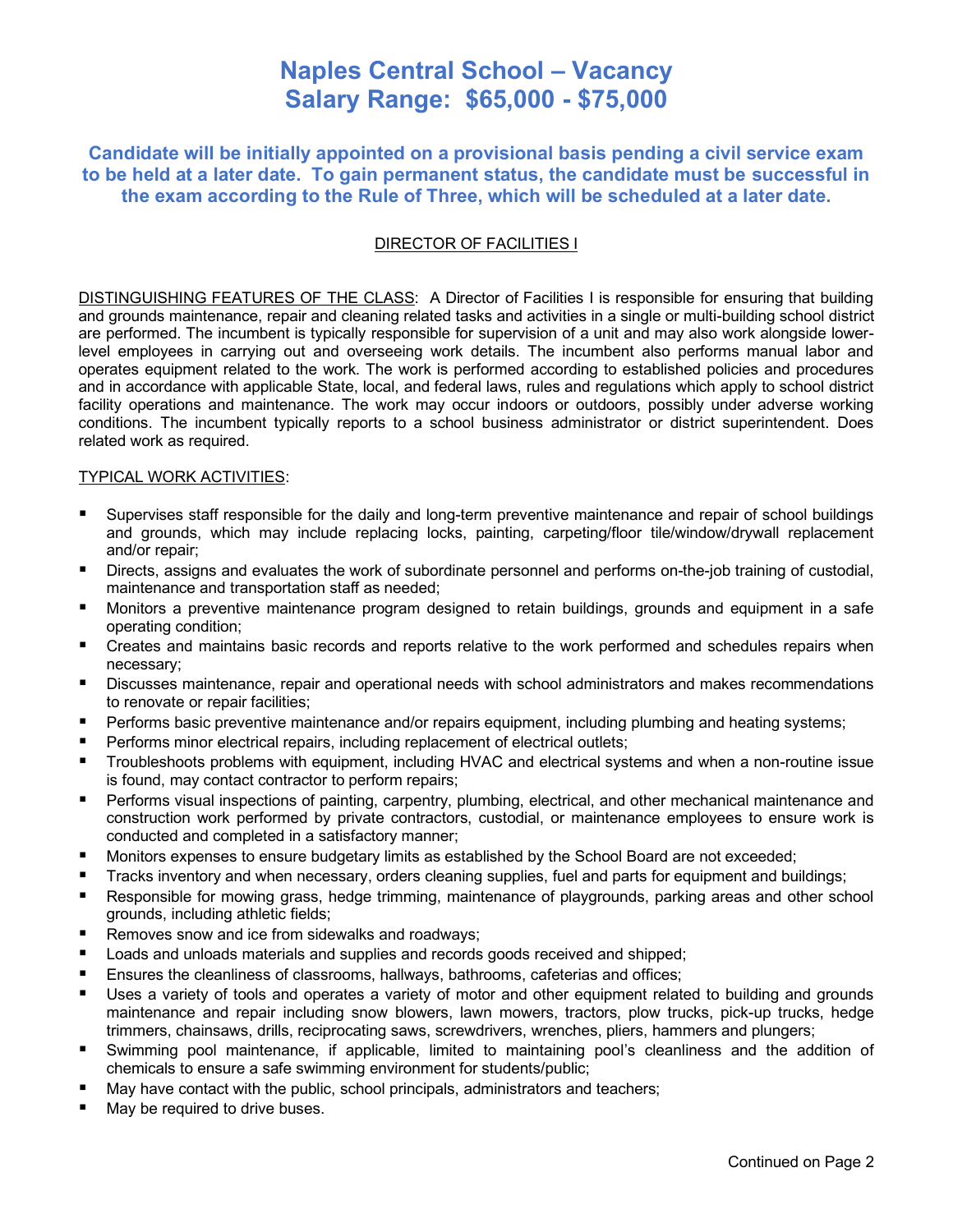# DIRECTOR OF FACILITIES I

# FULL PERFORMANCE KNOWLEDGE, SKILLS, ABILITIES AND PERSONAL CHARACTERISTICS:

- Thorough knowledge of modern buildings and grounds maintenance and repair practices and procedures;
- Good knowledge of construction methods and technologies;
- Good knowledge of safety precautions and practices associated with modern buildings and grounds maintenance and repair work;
- Good knowledge of the principles and practices of supervision;
- Working knowledge of energy conservation concepts;
- Working knowledge of the operation of energy management software systems;
- Ability to plan and schedule work, including determining staff, equipment, and supplies needed;
- Ability to train and supervise subordinates;
- Ability to manage unexpected issues or delays;
- Ability to communicate clearly, orally and in writing;
- Ability to interpret contracts and technical drawings;
- Ability to create, organize and maintain accurate records and files;
- Ability to effectively, efficiently and safely use tools and operate equipment related to building and grounds maintenance and repair;
- Ability to visually inspect the work of building tradespersons and contractors;
- Ability to monitor budgets to ensure expenditures are within authorized budgetary limits;
- Ability to understand and follow written and verbal instructions;
- Mechanical aptitude; and
- Willingness to work under adverse weather conditions.

MINIMUM QUALIFICATIONS: Graduation from high school or possession of a high school equivalency diploma and one of the following:

- (A) An Associate's or higher-level degree in School Facilities Management, Engineering, Engineering Technology, Building Construction Technology or Architectural Technology and two years of experience in school facilities maintenance, general building construction, building maintenance or repair work, or construction management, one year of which shall have included the supervision of subordinate employees; or
- (B) Four years of experience in school facilities maintenance, general building construction, or building maintenance or repair work, or construction management, one year of which must have been at a supervisory\* level; or
- (C) An equivalent combination of education and experience as defined in (A) and (B) above.

NOTE: Verifiable part-time experience may be prorated toward meeting full-time experience requirements.

Non-Qualifying Experience: Experience limited to building cleaning is not qualifying. Building cleaning is defined as activities primarily involving a variety of inside and outside building cleaning activities including, but not limited to, washing walls and windows, polishing floors, cleaning restrooms, disposing of refuse.

A degree in landscape architecture shall not be qualifying.

Continued on Page 3